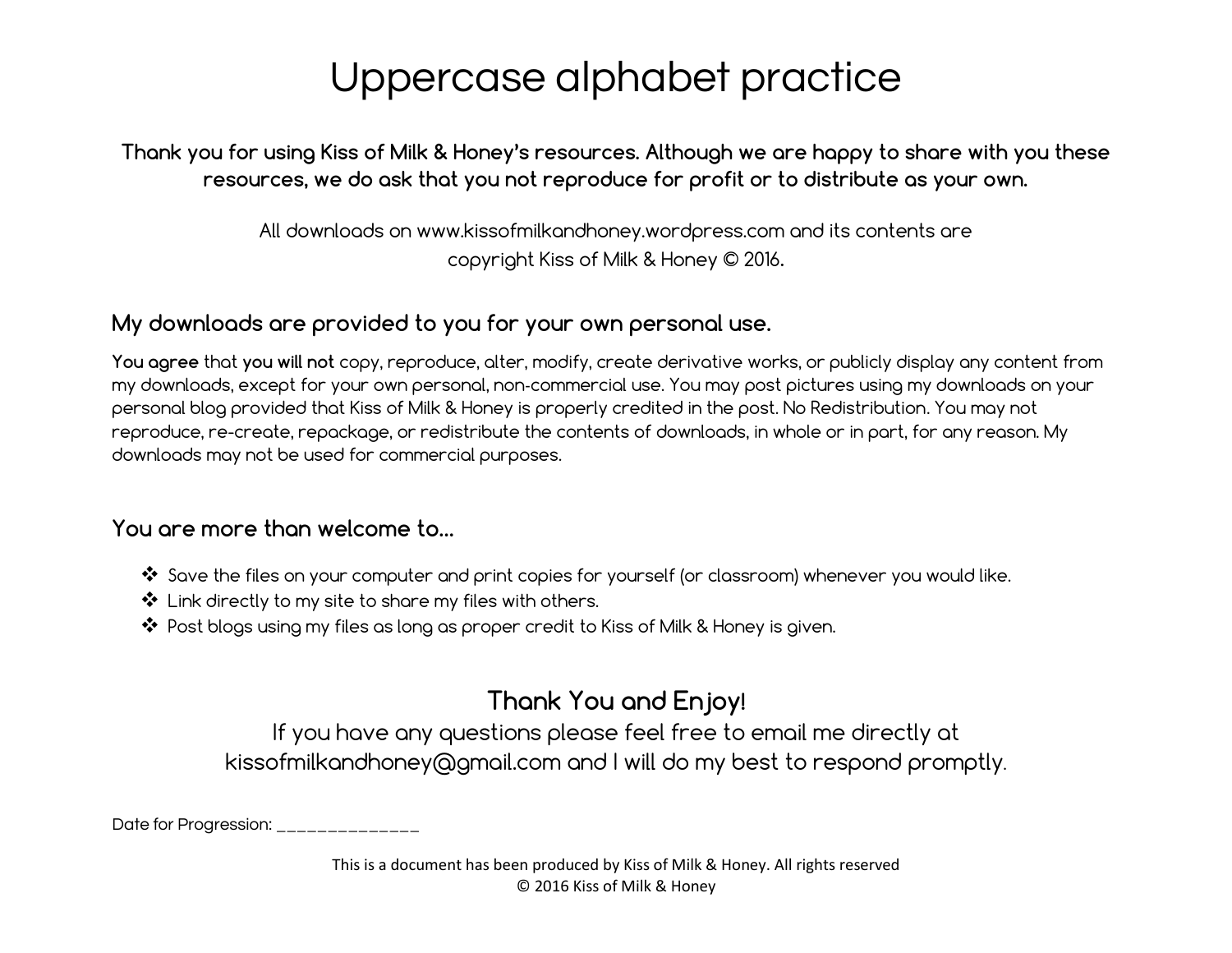Trace the uppercase A's, start at the dot.



Write the uppercase A on your own

A

Date for Progression: \_\_\_\_\_\_\_\_\_\_\_\_\_\_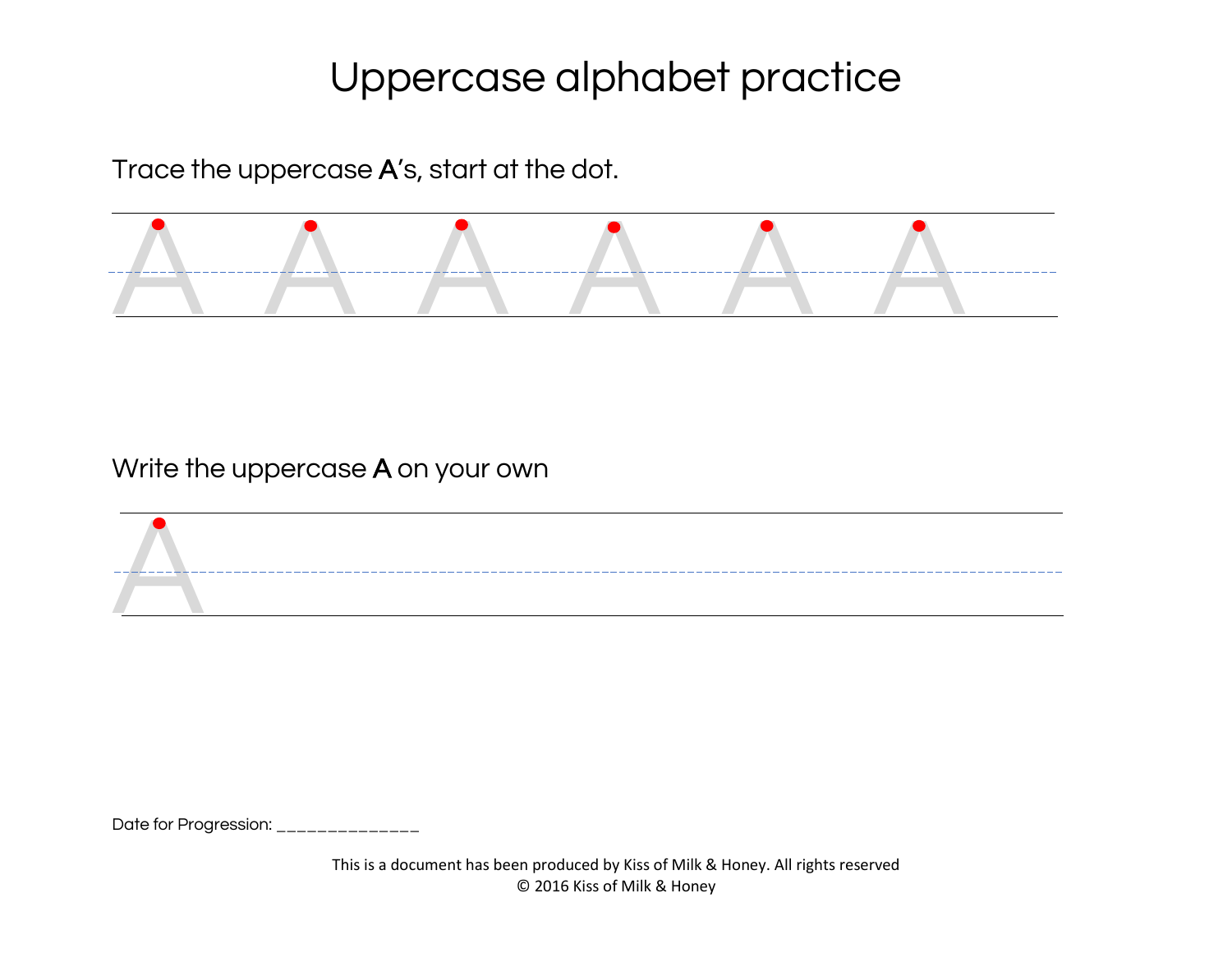Trace the uppercase B's, start at the dot.



Write the uppercase B on your own

Date for Progression: \_\_\_\_\_\_\_\_\_\_\_\_\_\_

B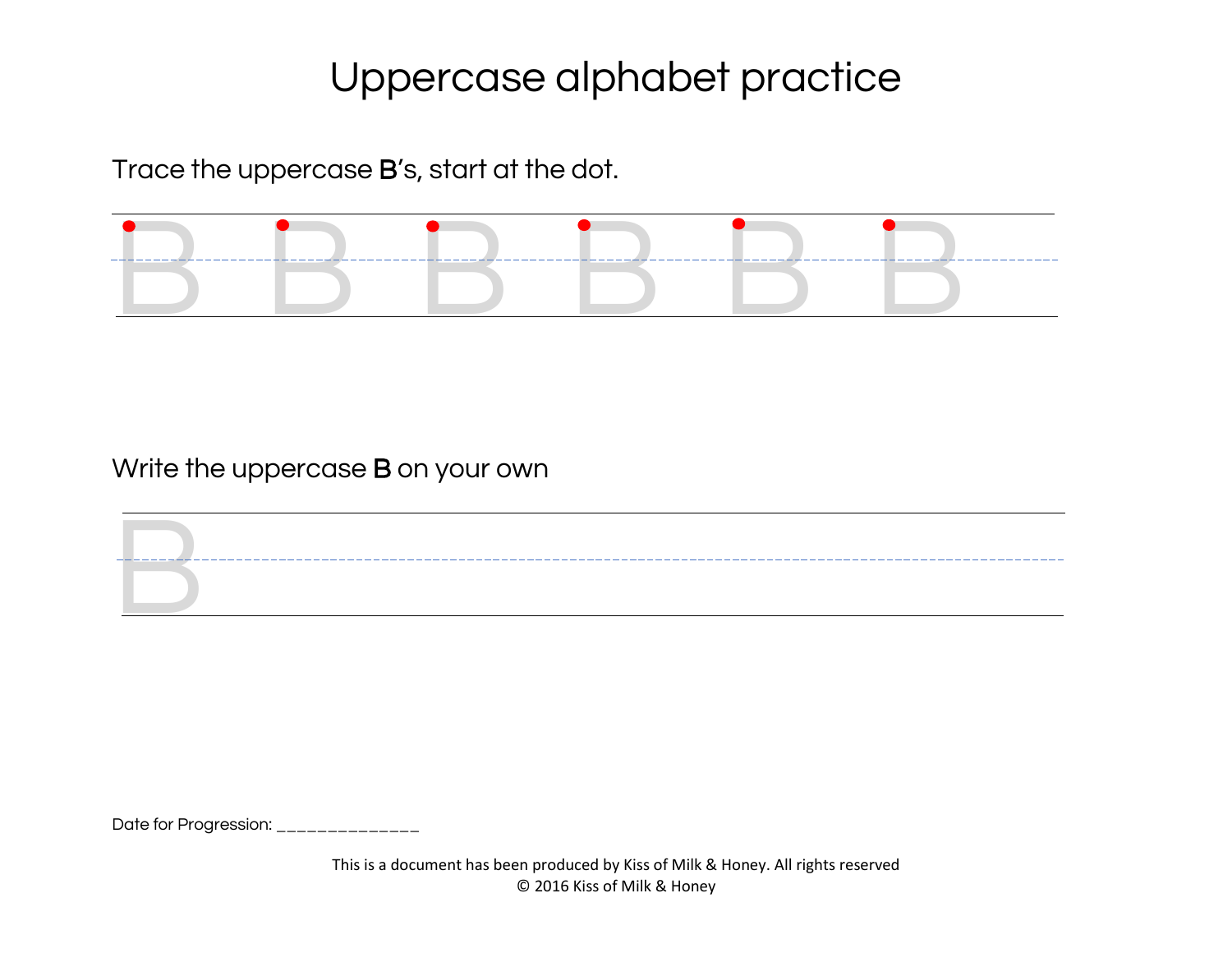Trace the uppercase C's, start at the dot.



Write the uppercase C on your own

Date for Progression: \_\_\_\_\_\_

C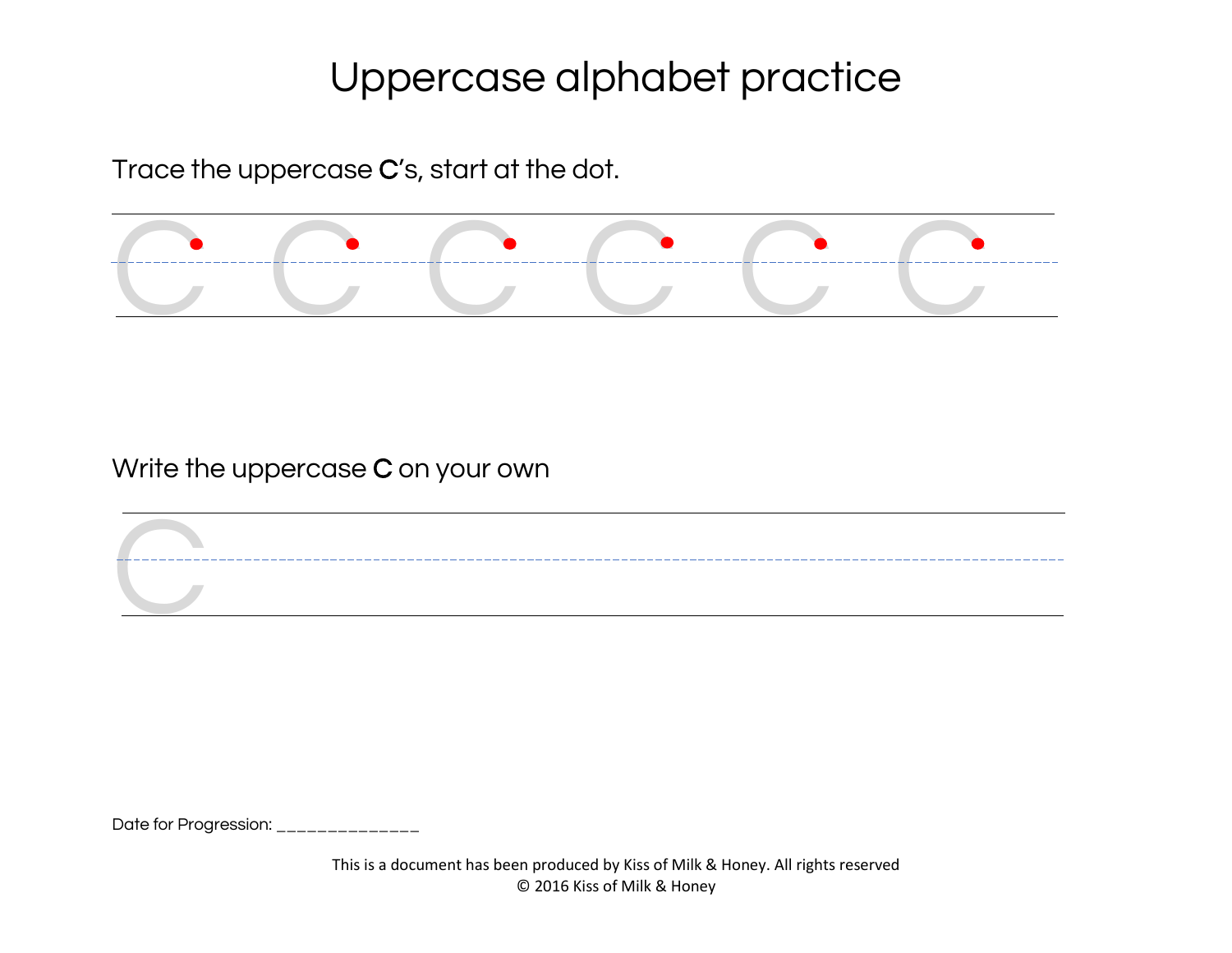Trace the uppercase D's, start at the dot.



Write the uppercase D on your own

Date for Progression: \_\_\_\_\_\_\_\_\_\_\_\_\_\_

D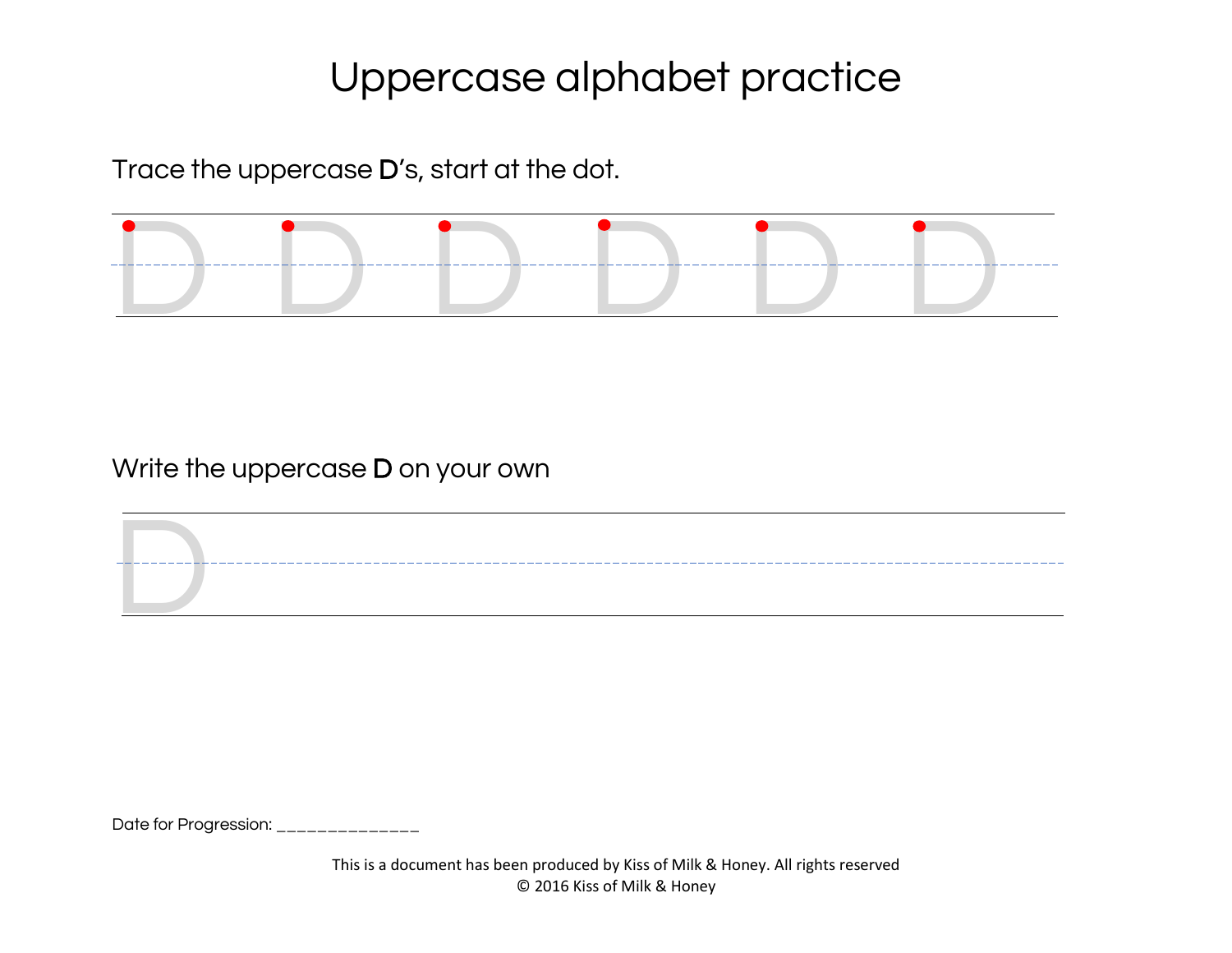Trace the uppercase E's, start at the dot.

|  | $\bullet$ and the contract of the contract of the contract of the contract of the contract of the contract of the contract of the contract of the contract of the contract of the contract of the contract of the contract of the |  |  |
|--|-----------------------------------------------------------------------------------------------------------------------------------------------------------------------------------------------------------------------------------|--|--|
|  |                                                                                                                                                                                                                                   |  |  |
|  |                                                                                                                                                                                                                                   |  |  |
|  |                                                                                                                                                                                                                                   |  |  |

<u> 1980 - Johann Barn, fransk politik (d. 1980)</u>

Write the uppercase E on your own

Date for Progression: \_\_\_\_\_\_\_\_\_\_\_\_\_\_

E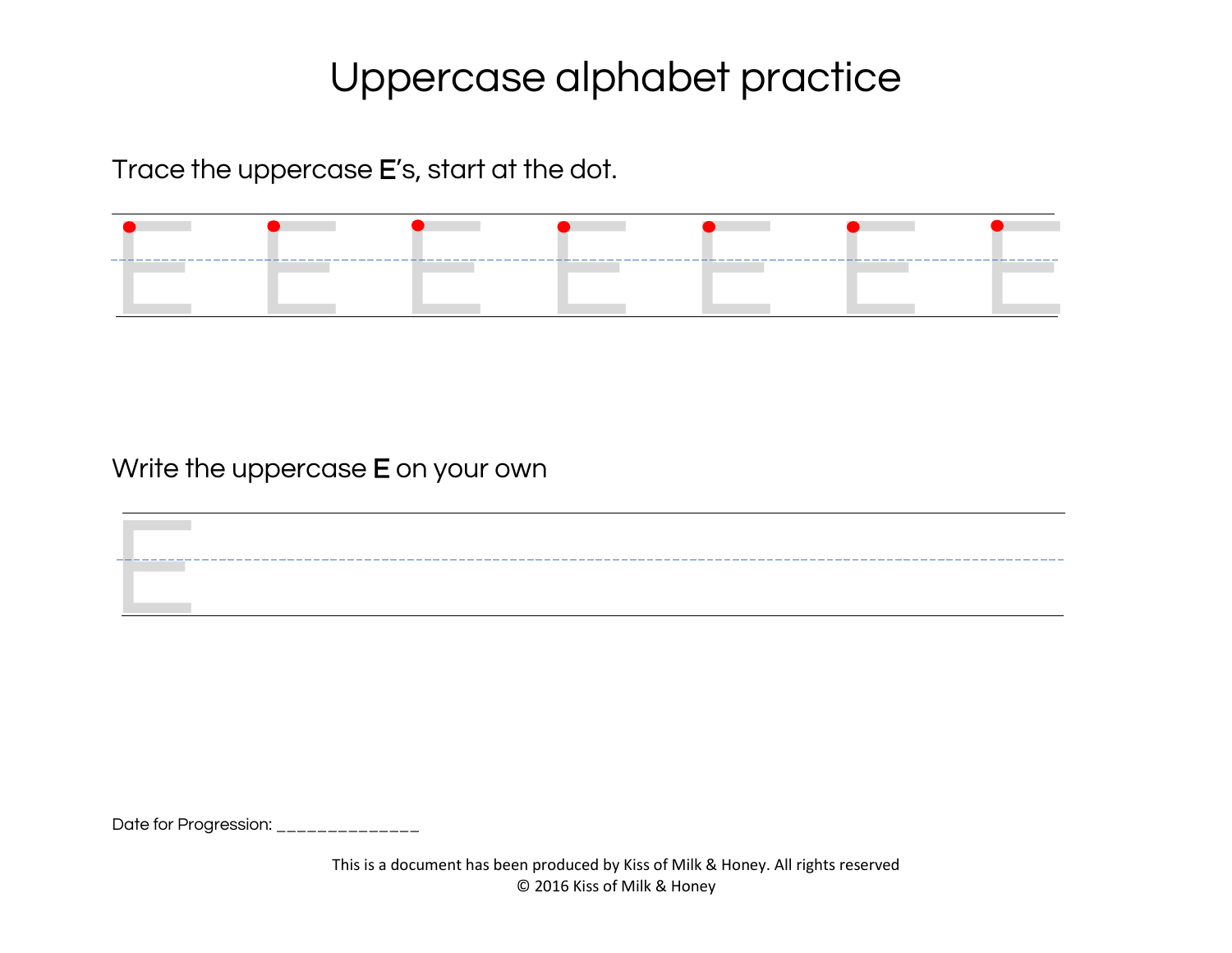Trace the uppercase F's, start at the dot.

Write the uppercase F on your own

Date for Progression: \_\_\_\_\_\_\_\_\_\_\_\_\_\_

F

This is a document has been produced by Kiss of Milk & Honey. All rights reserved © 2016 Kiss of Milk & Honey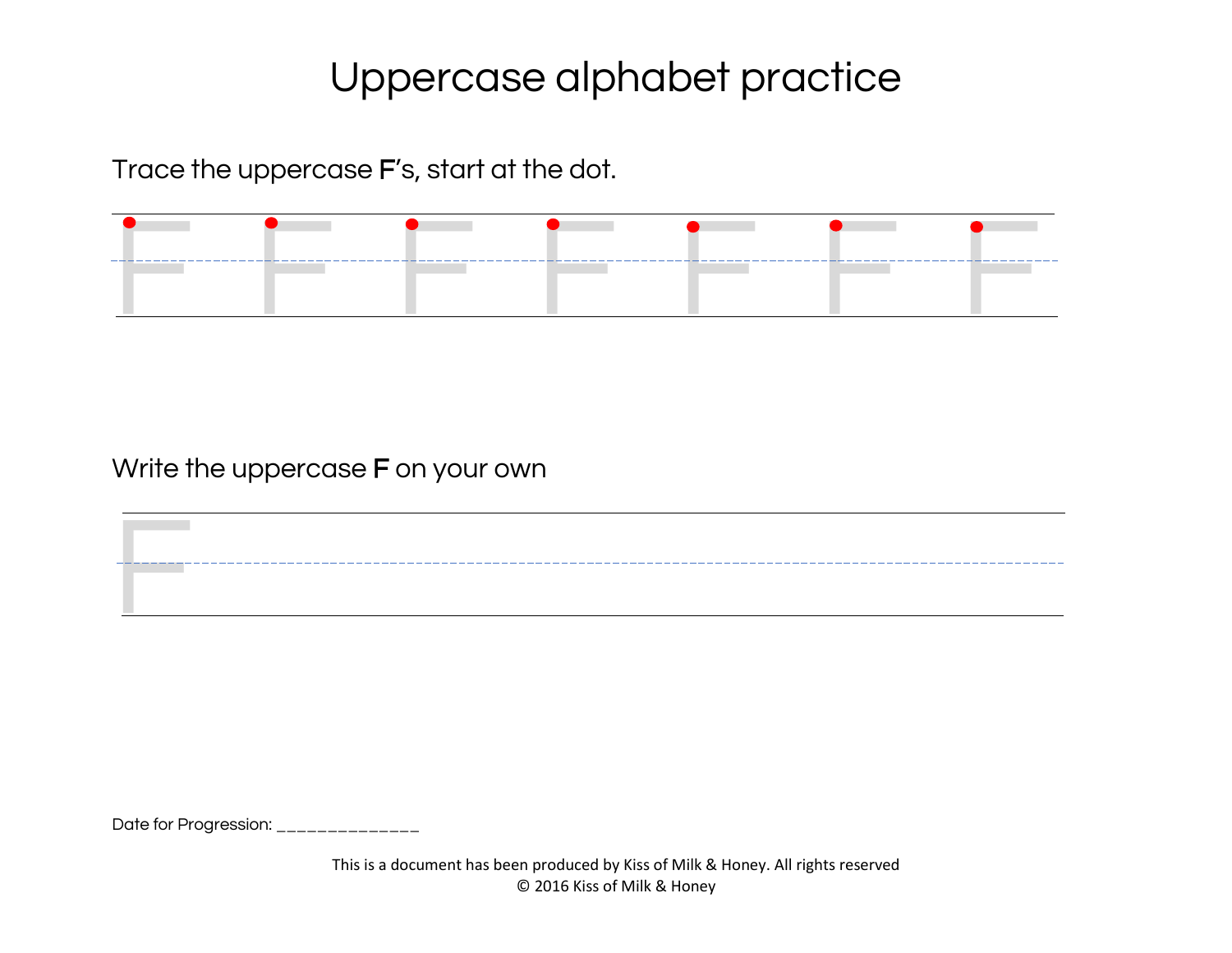Trace the uppercase G's, start at the dot.



Write the uppercase G on your own

G\_\_\_\_\_\_\_\_\_\_\_\_\_\_\_\_\_

Date for Progression: \_\_\_\_\_\_\_\_\_\_\_\_\_\_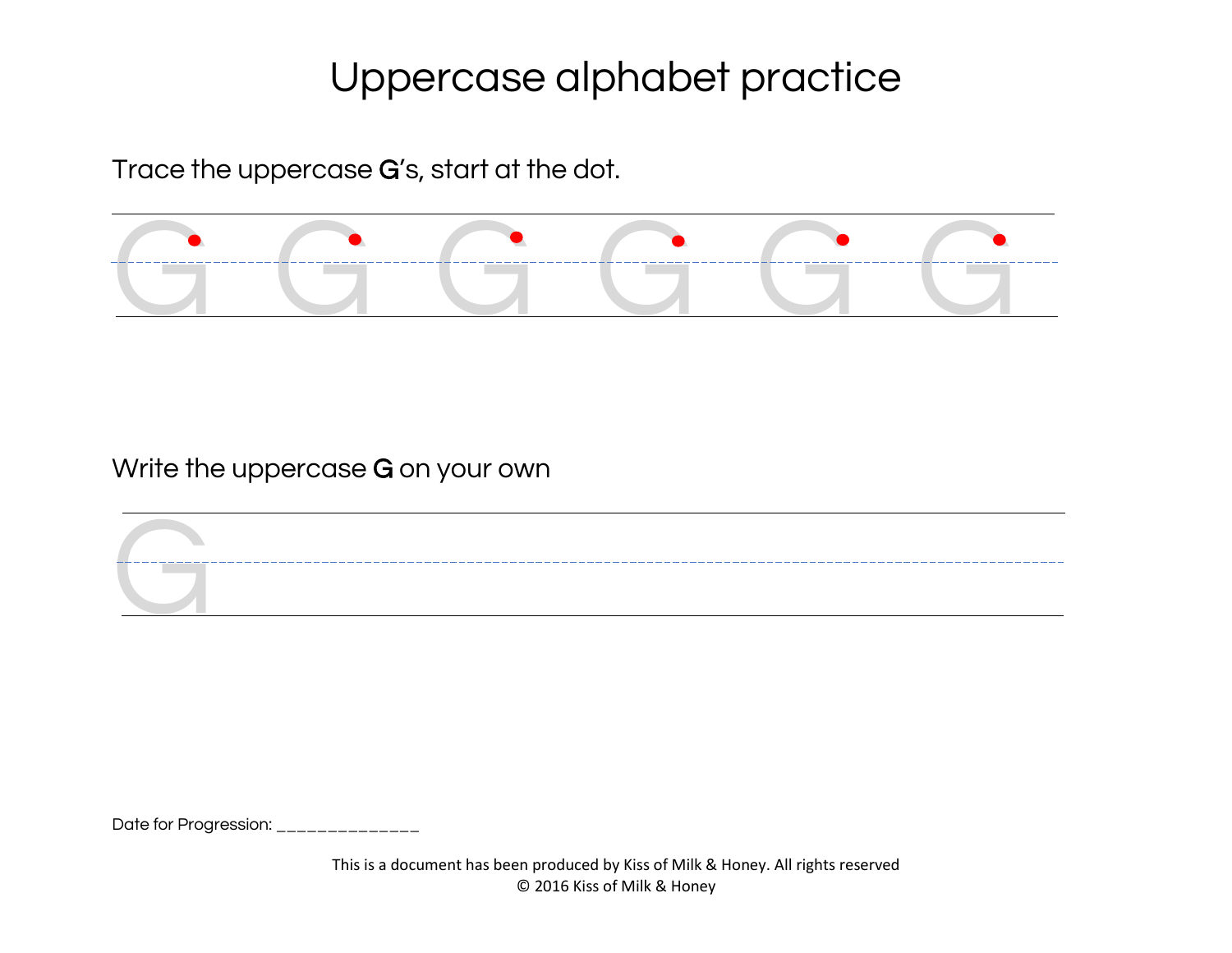Trace the uppercase H's, start at the dot.

Write the uppercase H on your own

Date for Progression: \_\_\_\_\_\_\_\_\_\_\_\_\_\_

H

This is a document has been produced by Kiss of Milk & Honey. All rights reserved © 2016 Kiss of Milk & Honey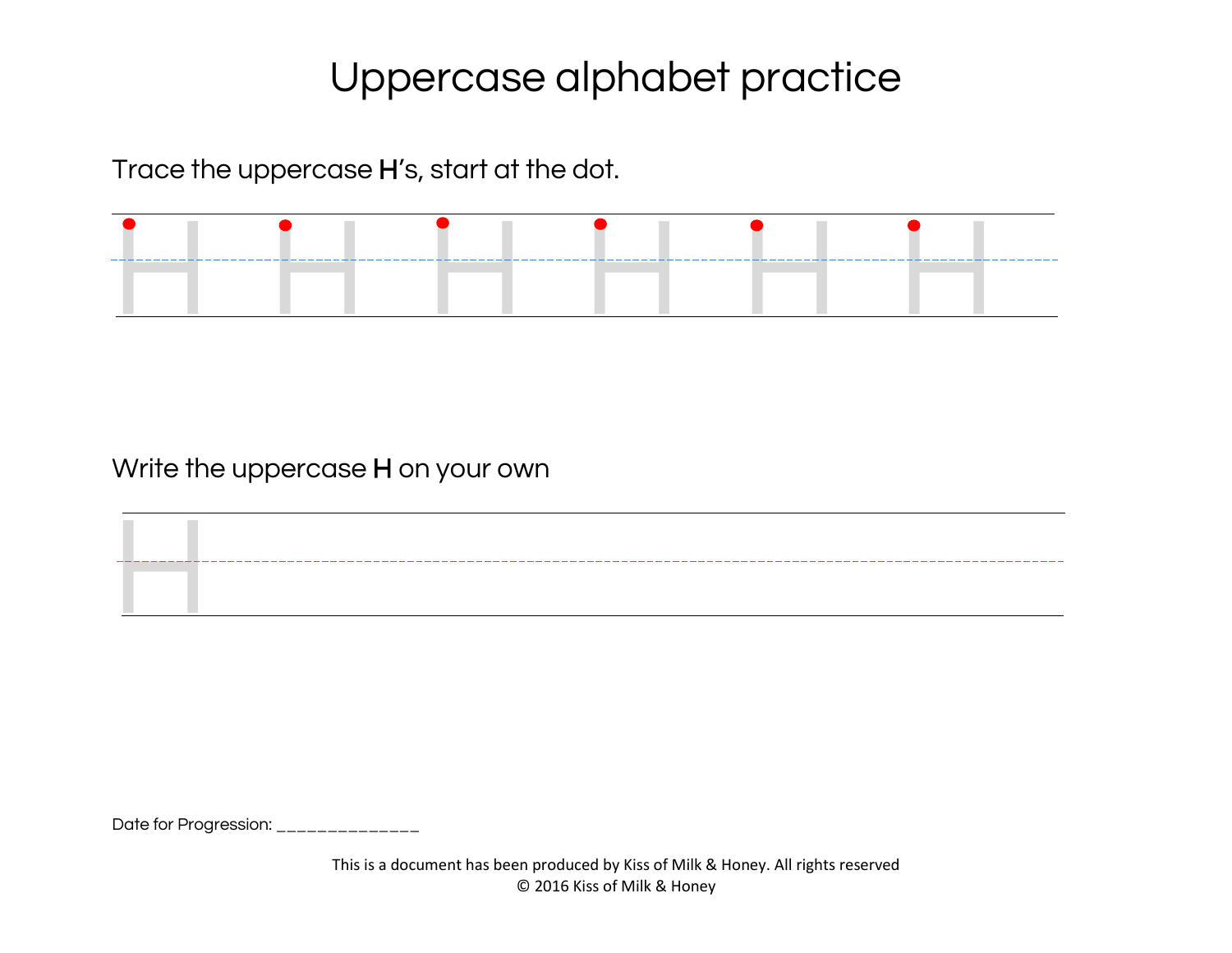Trace the uppercase **I**'s, start at the dot.



Write the uppercase **I** on your own

Date for Progression: \_\_\_\_\_\_\_\_\_\_\_\_\_\_

I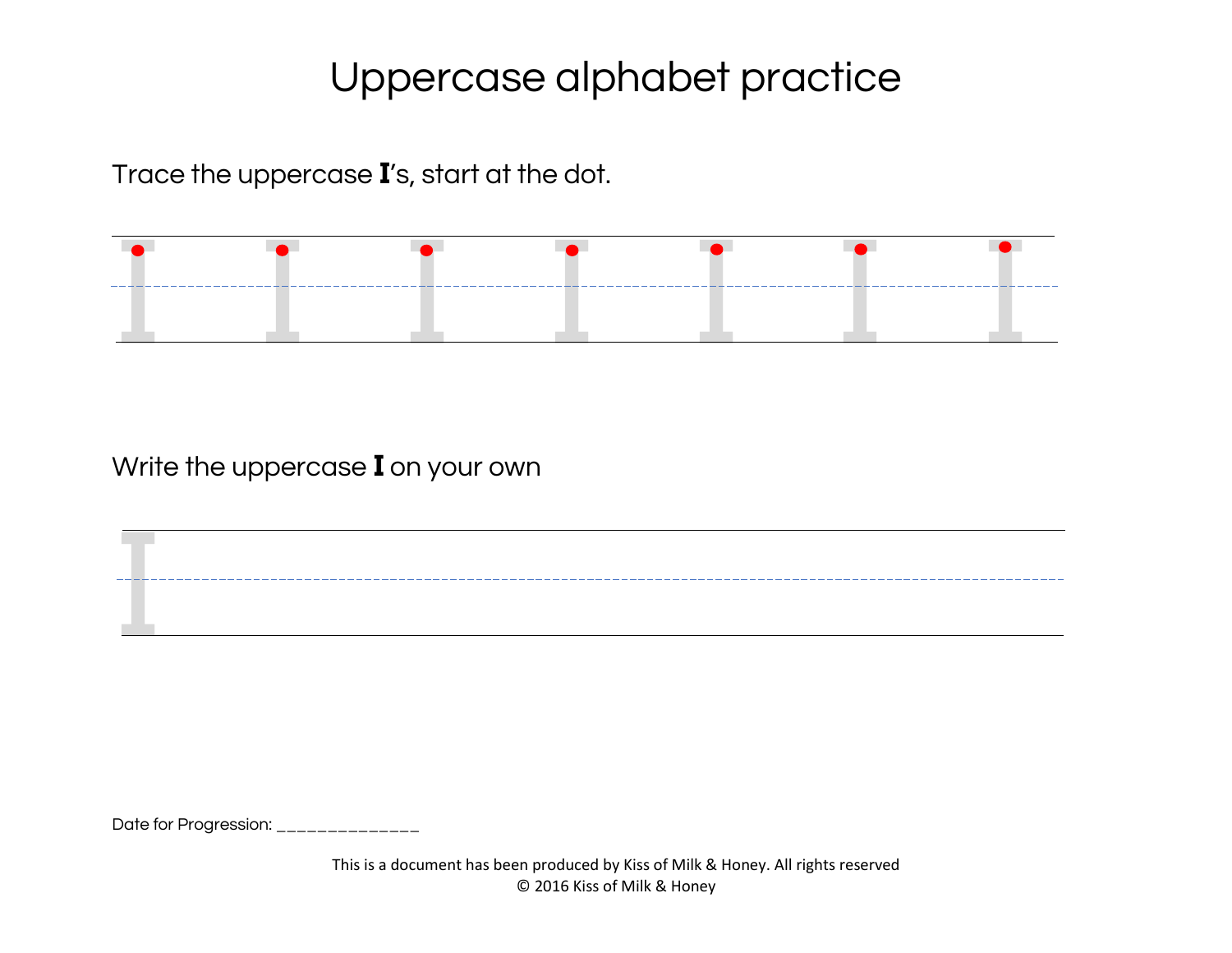Trace the uppercase J's, start at the dot.



Write the uppercase J on your own

Date for Progression: \_\_\_\_\_\_\_\_\_\_\_\_\_\_

J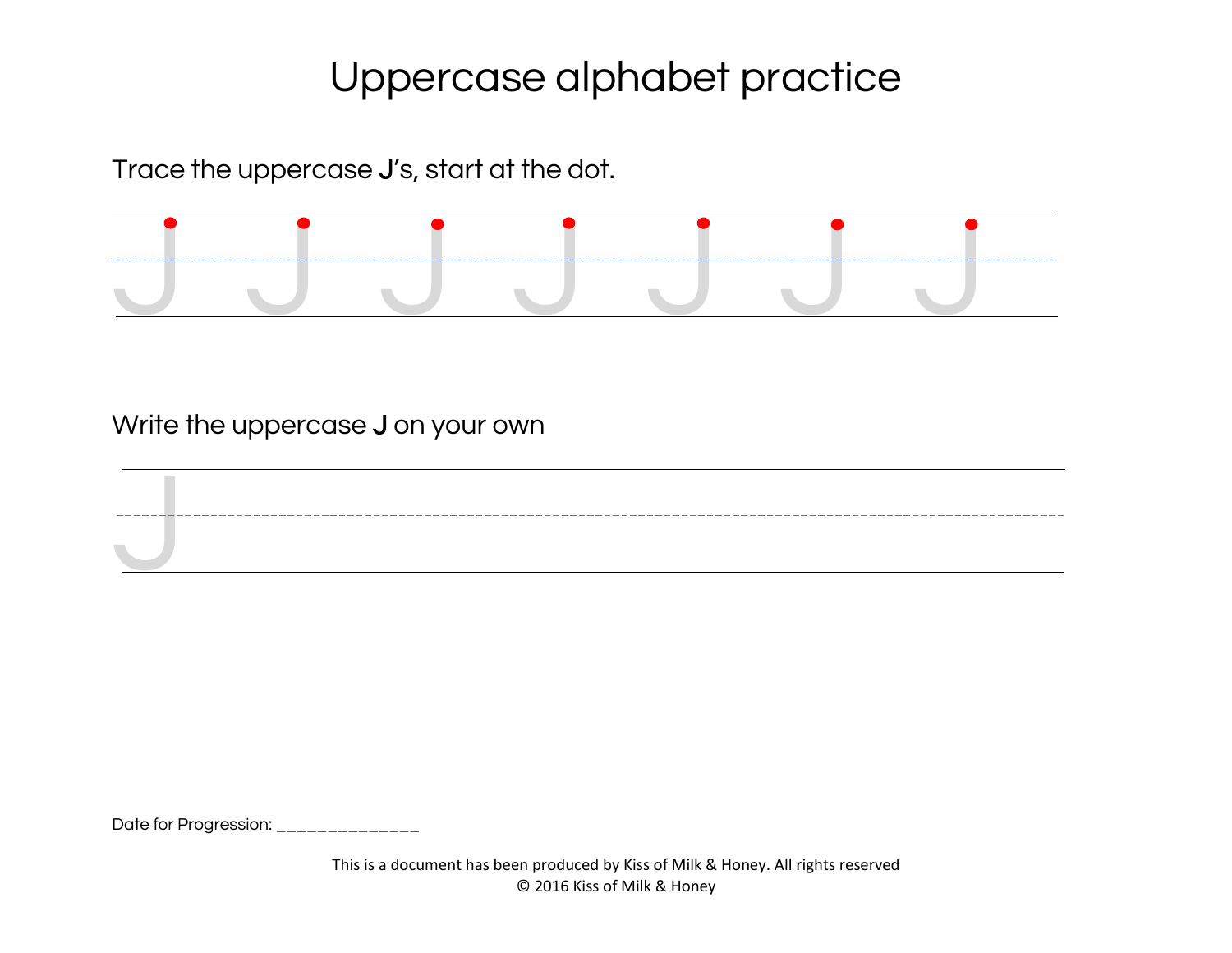Trace the uppercase K's, start at the dot.



Write the uppercase K on your own

K

Date for Progression: \_\_\_\_\_\_\_\_\_\_\_\_\_\_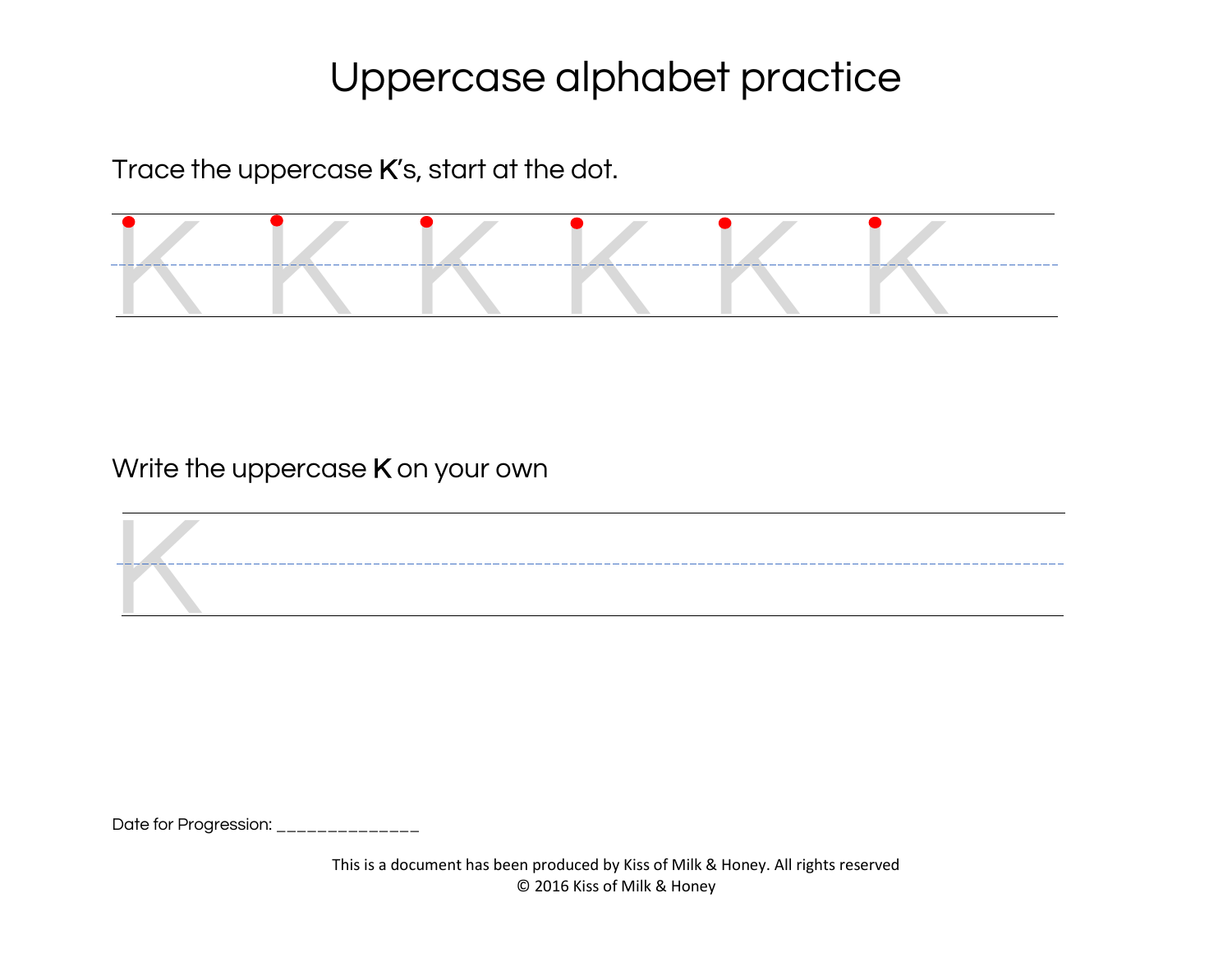Trace the uppercase L's, start at the dot.

Write the uppercase L on your own

Date for Progression: \_\_\_\_\_\_\_\_\_\_\_\_\_\_

L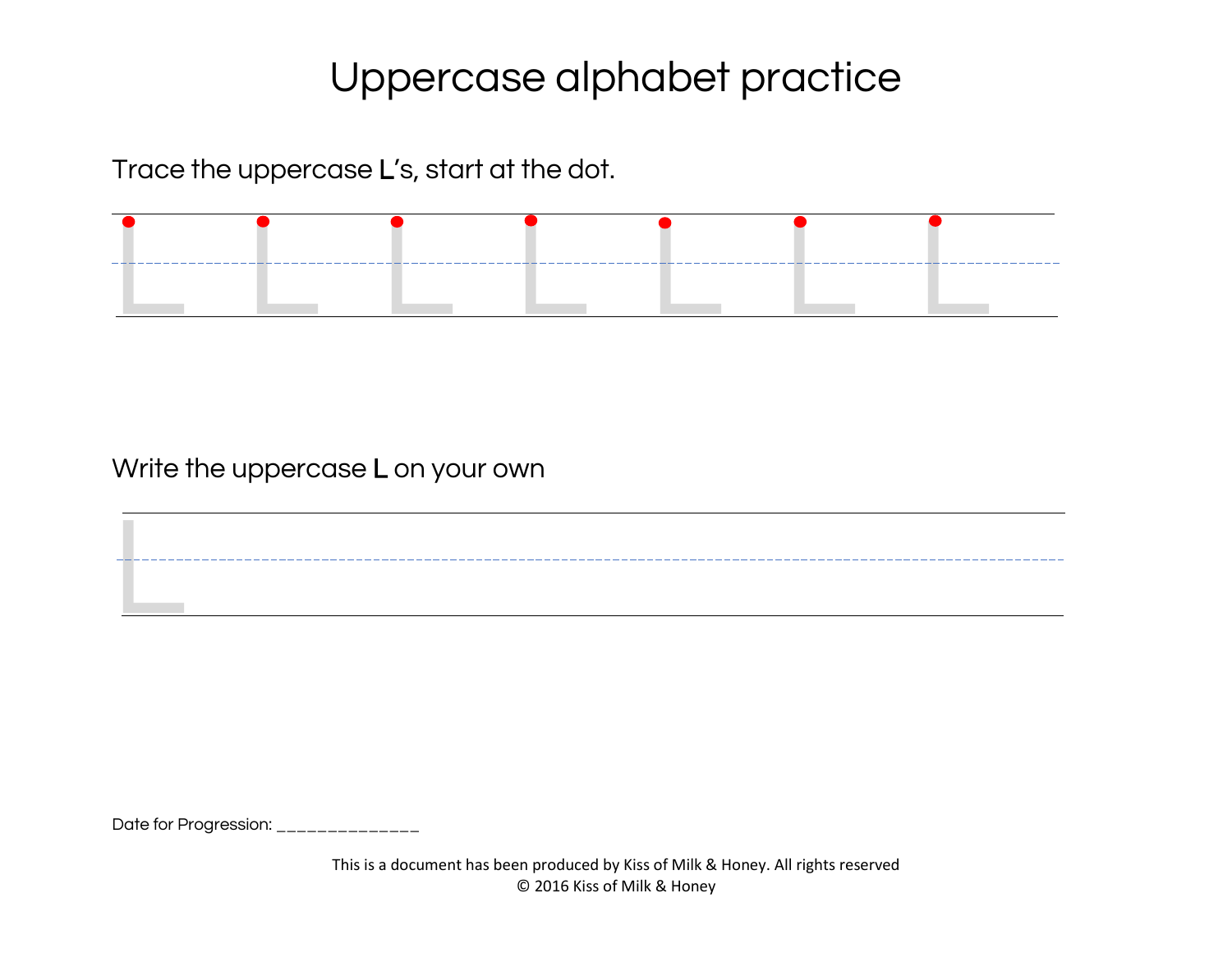Trace the uppercase M's, start at the dot.



Write the uppercase M on your own



Date for Progression: \_\_\_\_\_\_\_\_\_\_\_\_\_\_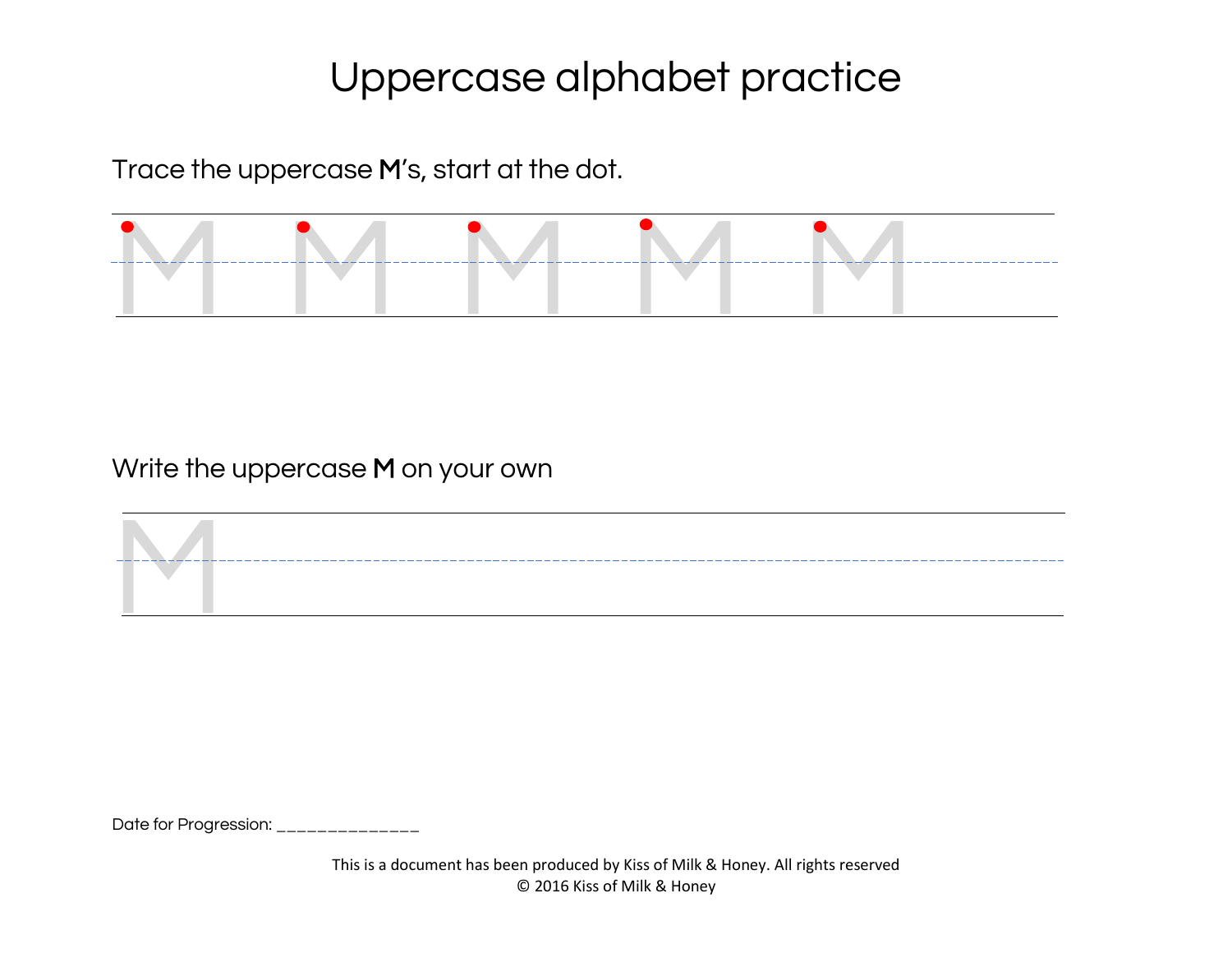Trace the uppercase N's, start at the dot.



Write the uppercase N on your own

Date for Progression: \_\_\_\_\_\_\_\_\_\_\_\_\_\_

N

This is a document has been produced by Kiss of Milk & Honey. All rights reserved © 2016 Kiss of Milk & Honey

\_\_\_\_\_\_\_\_\_\_\_\_\_\_\_\_\_\_\_\_\_\_\_\_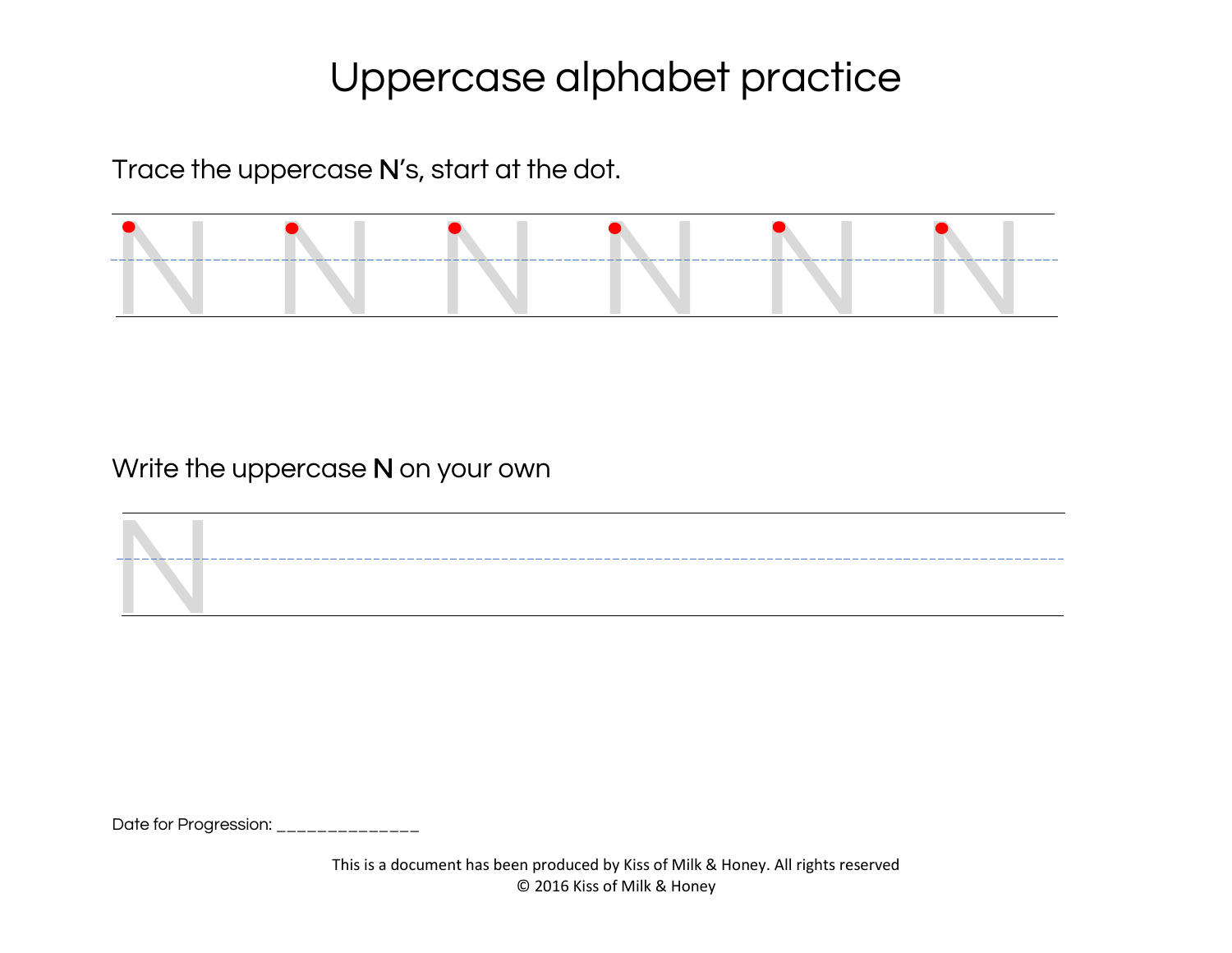Trace the uppercase O's, start at the dot.



Write the uppercase O on your own

Date for Progression: \_\_\_\_\_\_\_\_\_\_\_\_\_\_

O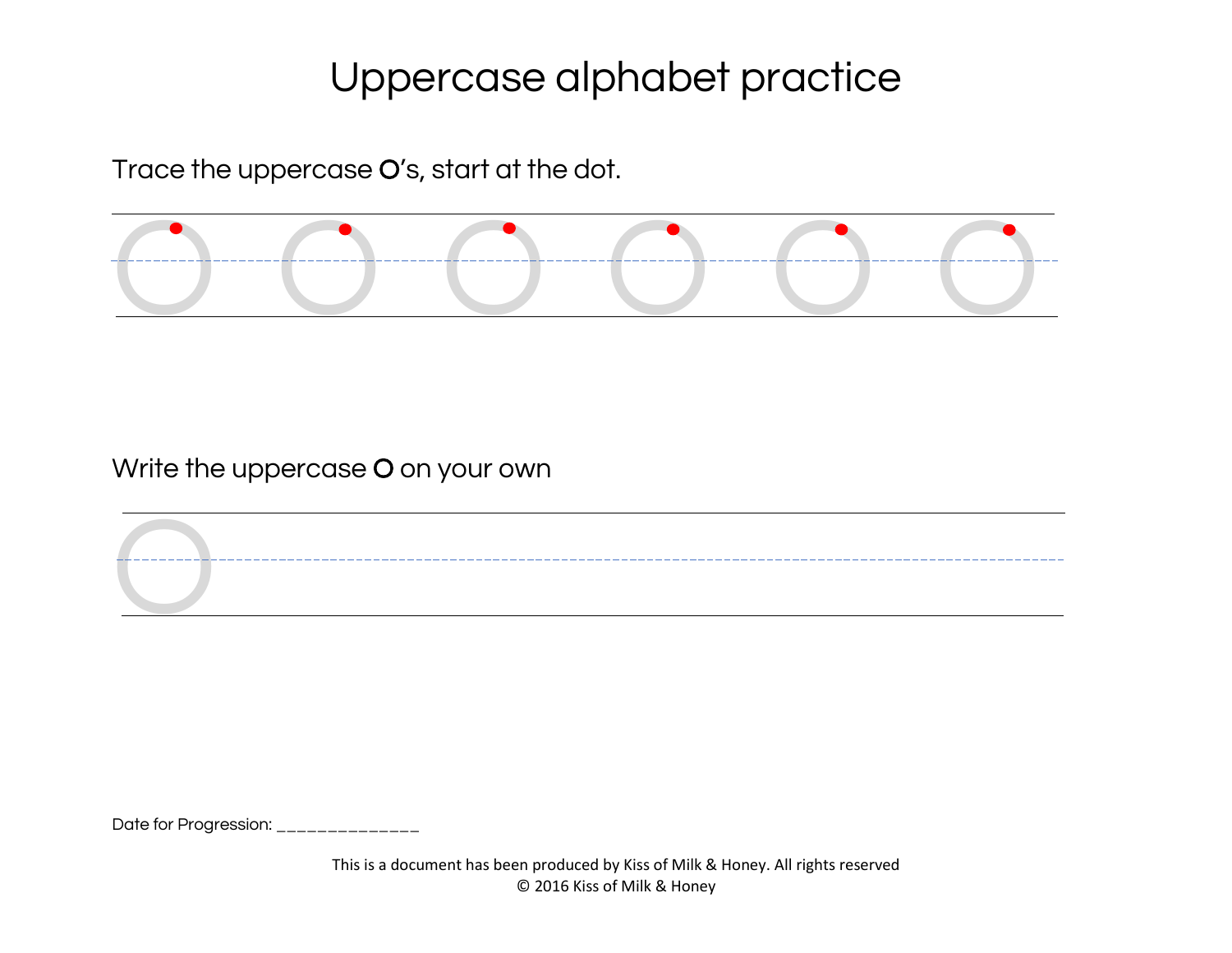Trace the uppercase P's, start at the dot.



Write the uppercase P on your own

Date for Progression: \_\_\_\_\_\_\_\_\_\_\_\_\_\_\_

P

This is a document has been produced by Kiss of Milk & Honey. All rights reserved © 2016 Kiss of Milk & Honey

\_\_\_\_\_\_\_\_\_\_\_\_\_\_\_\_\_\_\_\_\_\_\_\_\_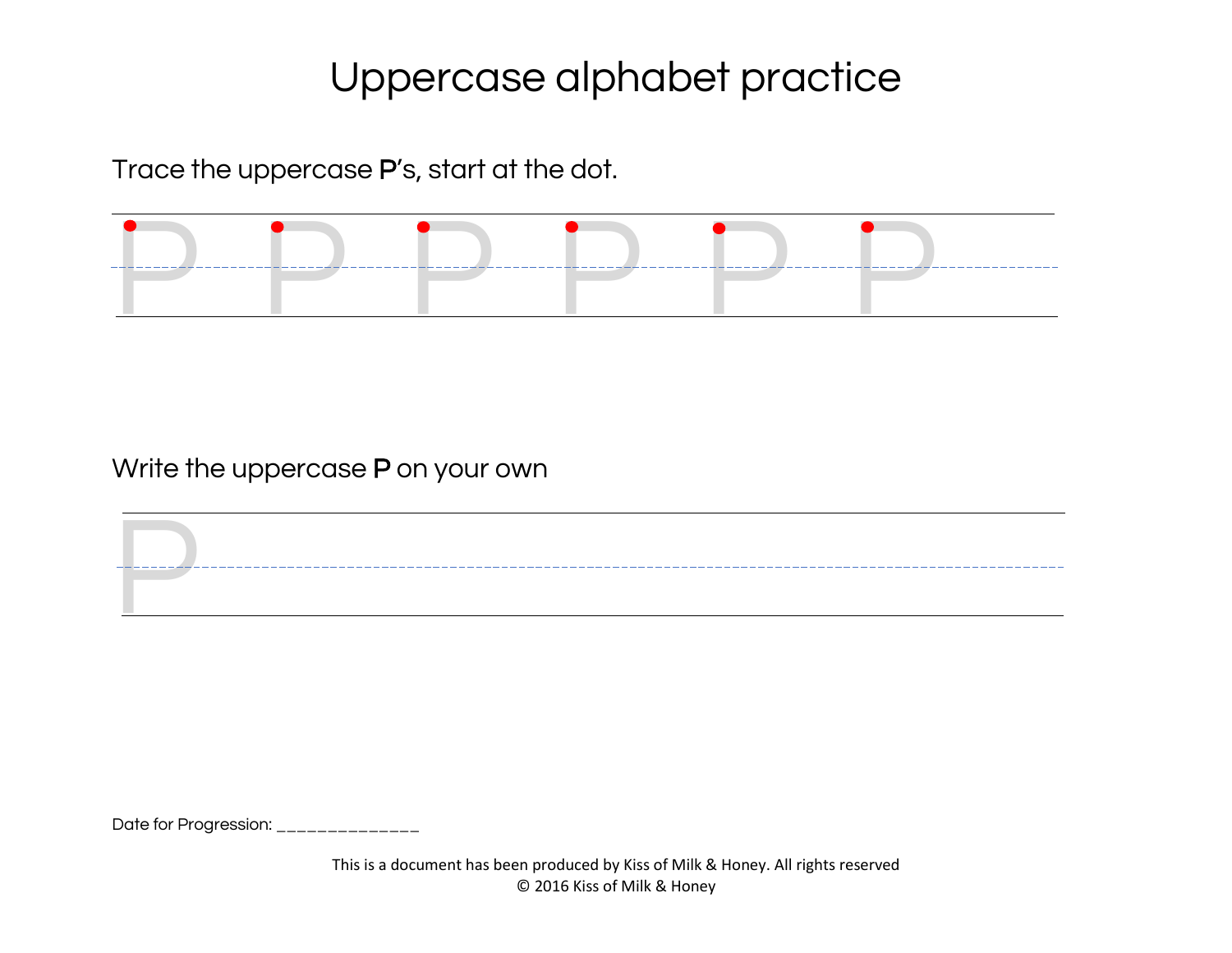Trace the uppercase Q's, start at the dot.



Write the uppercase Q on your own

Q

Date for Progression: \_\_\_\_\_\_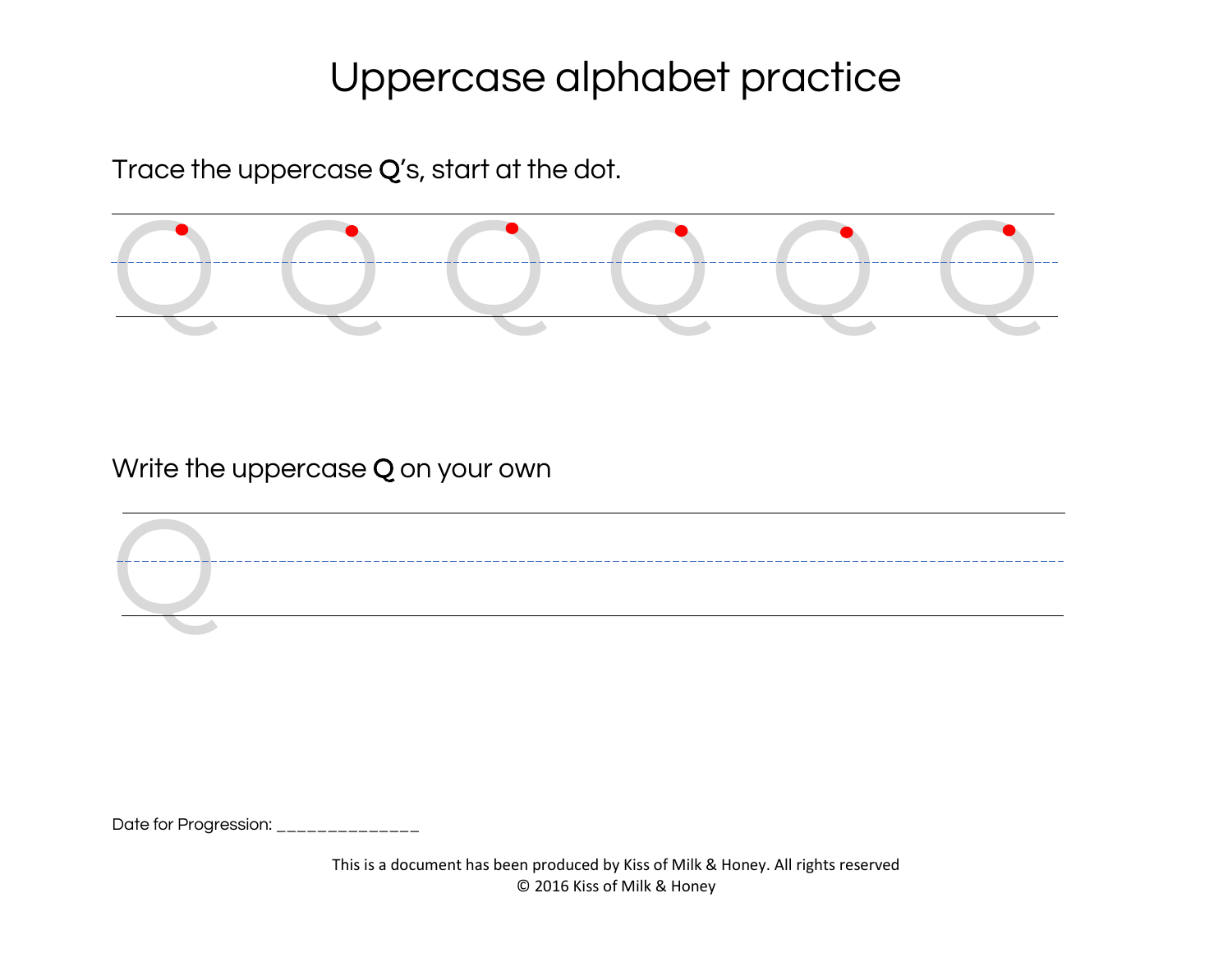Trace the uppercase R's, start at the dot.



Write the uppercase R on your own

R

Date for Progression: \_\_\_\_\_\_\_\_\_\_\_\_\_\_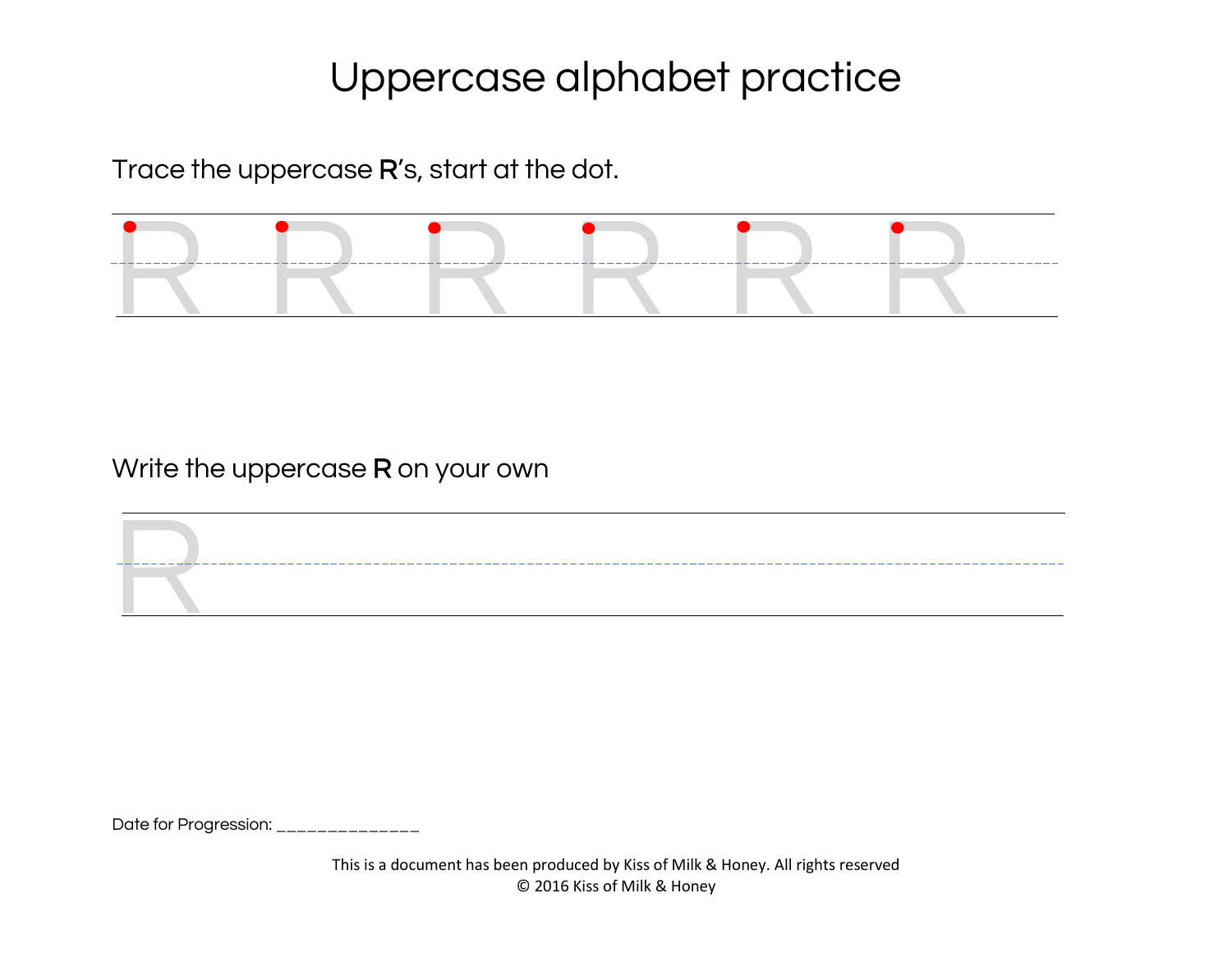Trace the uppercase S's, start at the dot



Write the uppercase S on your own

Date for Progression: \_\_\_\_\_\_\_\_\_\_\_\_\_\_

S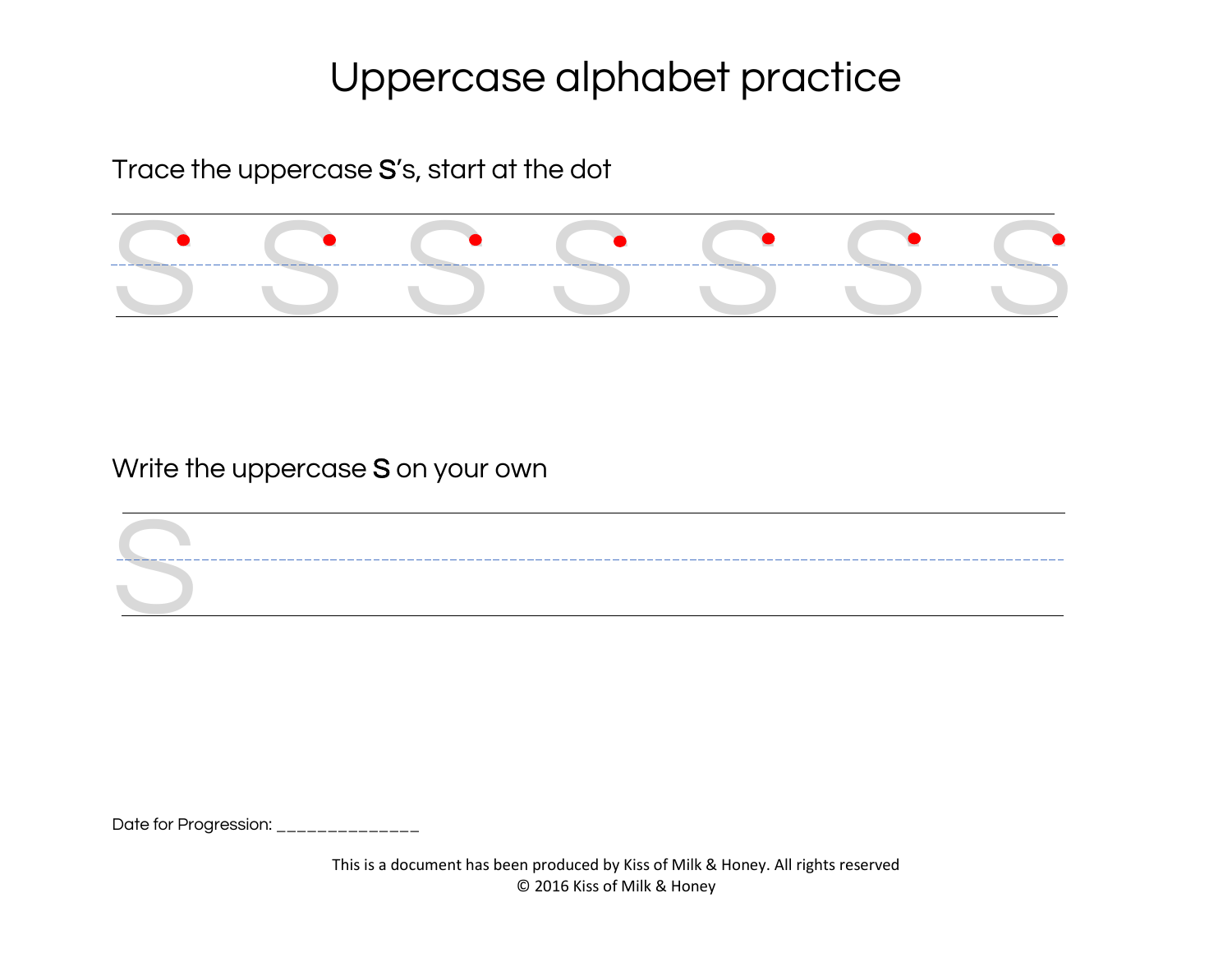Trace the uppercase T's, start at the dot



Write the uppercase T on your own

Date for Progression: \_\_\_\_\_\_\_\_\_\_\_\_\_\_

T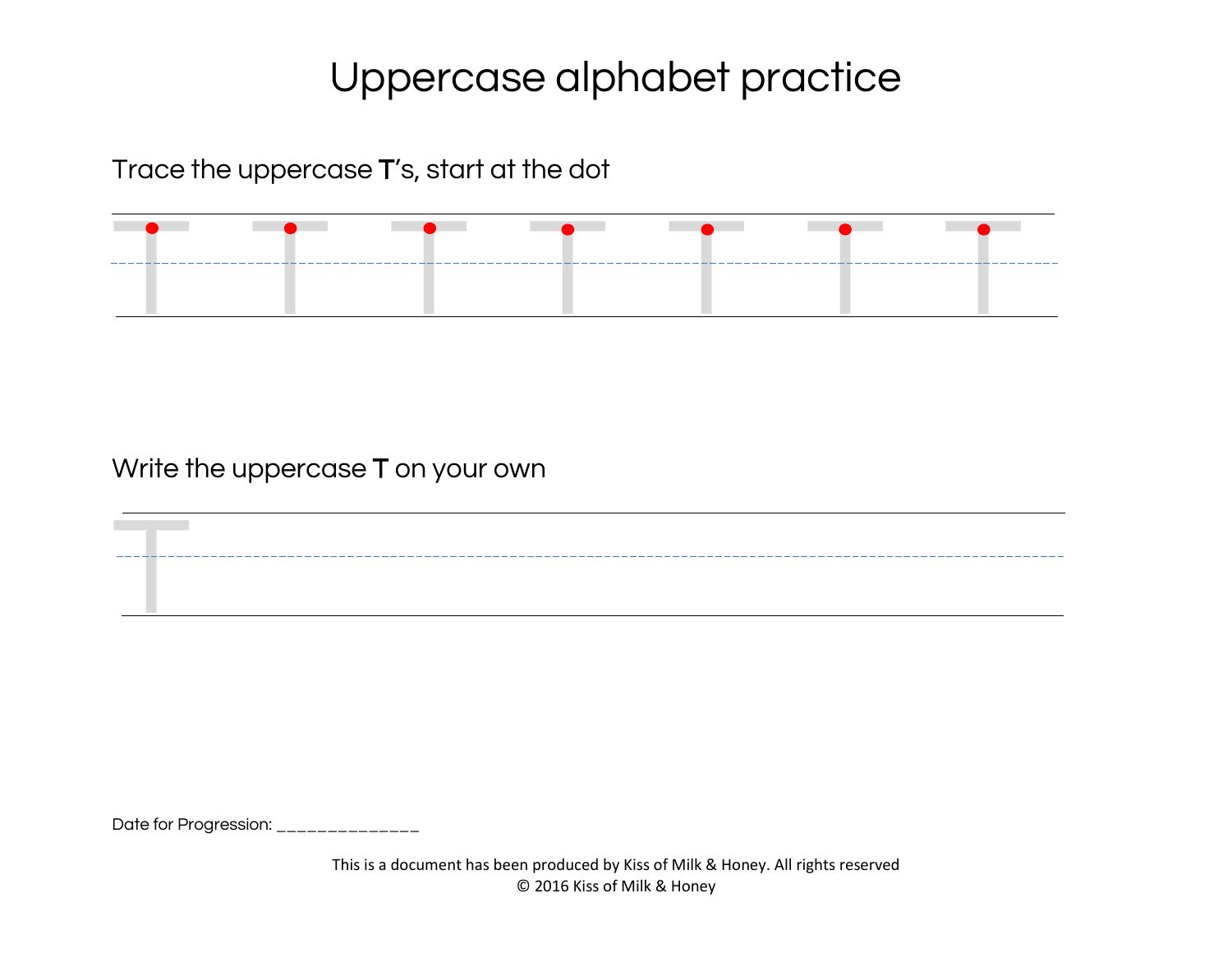Trace the uppercase U's, start at the dot.



Write the uppercase U on your own

Date for Progression: \_\_\_\_\_\_\_\_\_\_\_\_\_\_

U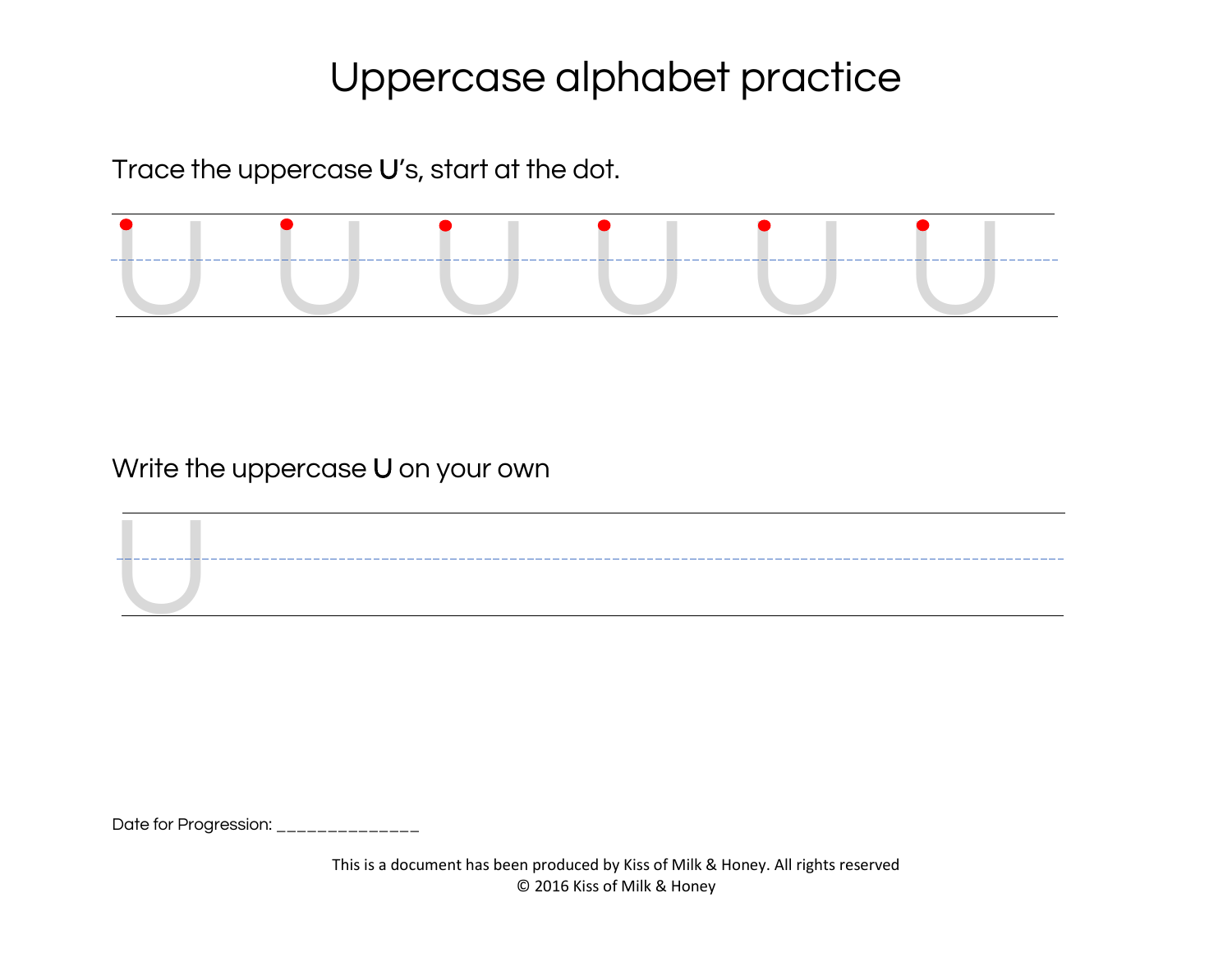Trace the uppercase V's, start at the dot.



Write the uppercase V on your own

Date for Progression: \_\_\_\_\_\_\_\_\_\_\_\_\_\_

V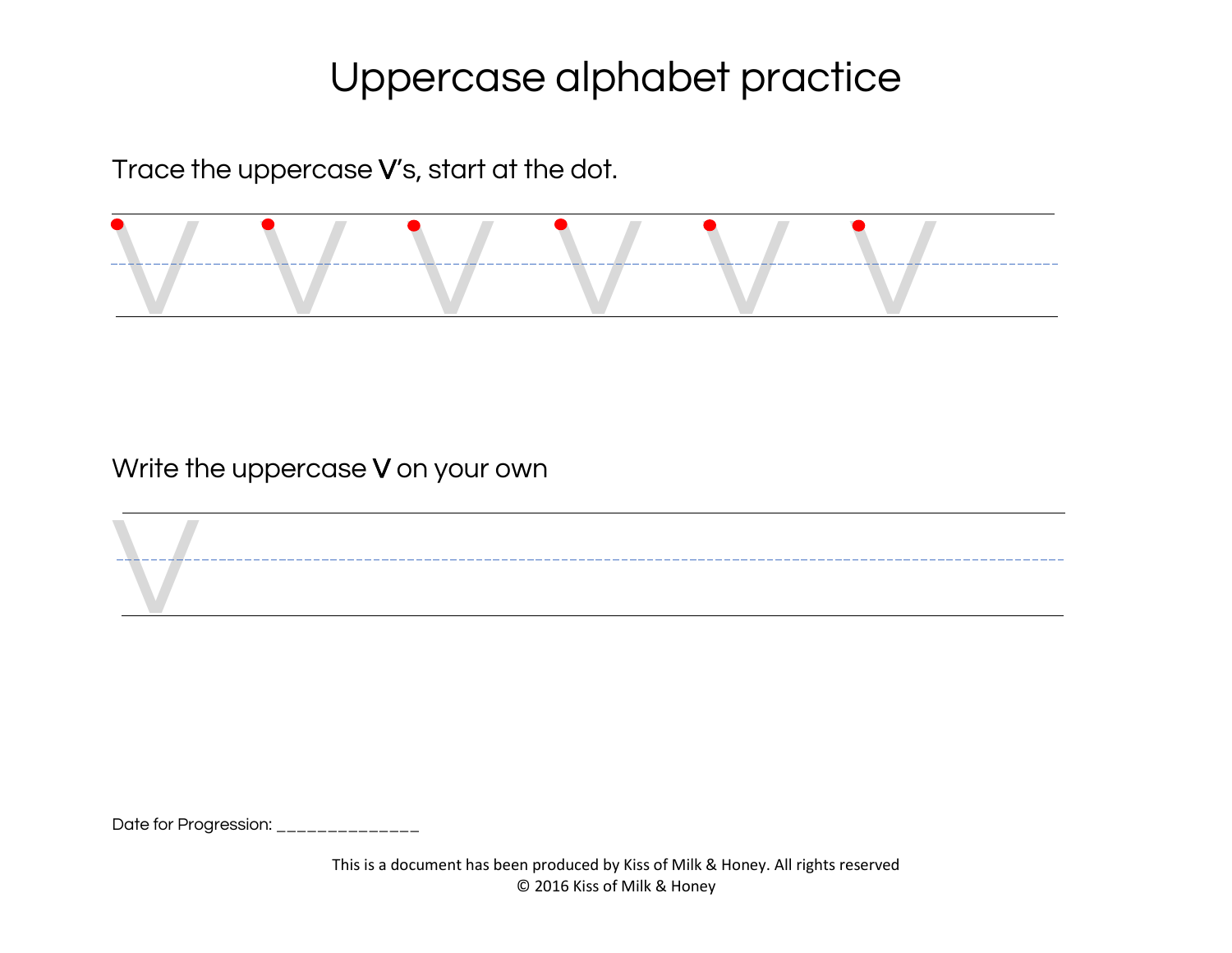Trace the uppercase W's, start at the dot.



Write the uppercase W on your own



Date for Progression: \_\_\_\_\_\_\_\_\_\_\_\_\_\_\_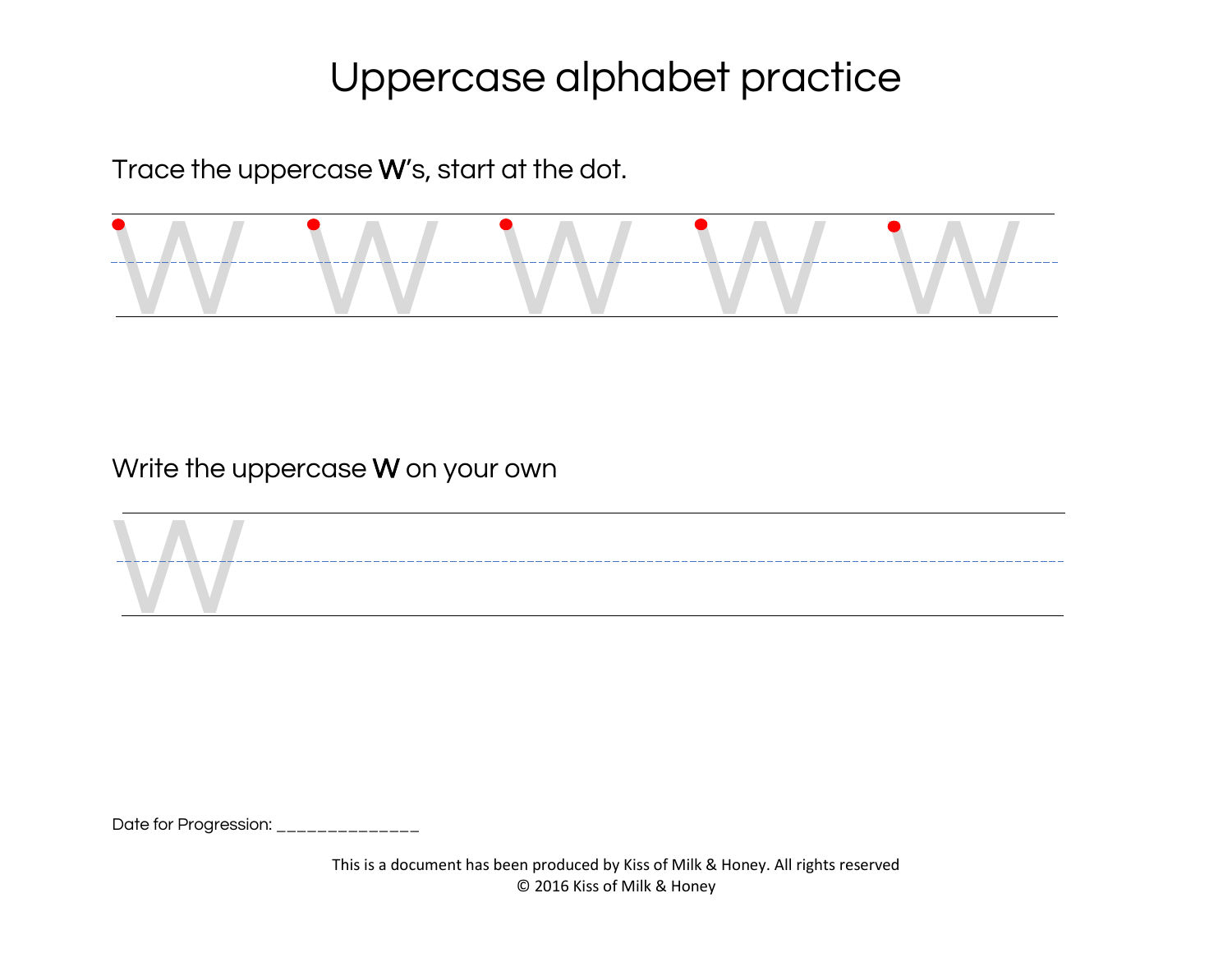Trace the uppercase X's, start at the dot.



Write the uppercase X on your own

Date for Progression: \_\_\_\_\_\_

X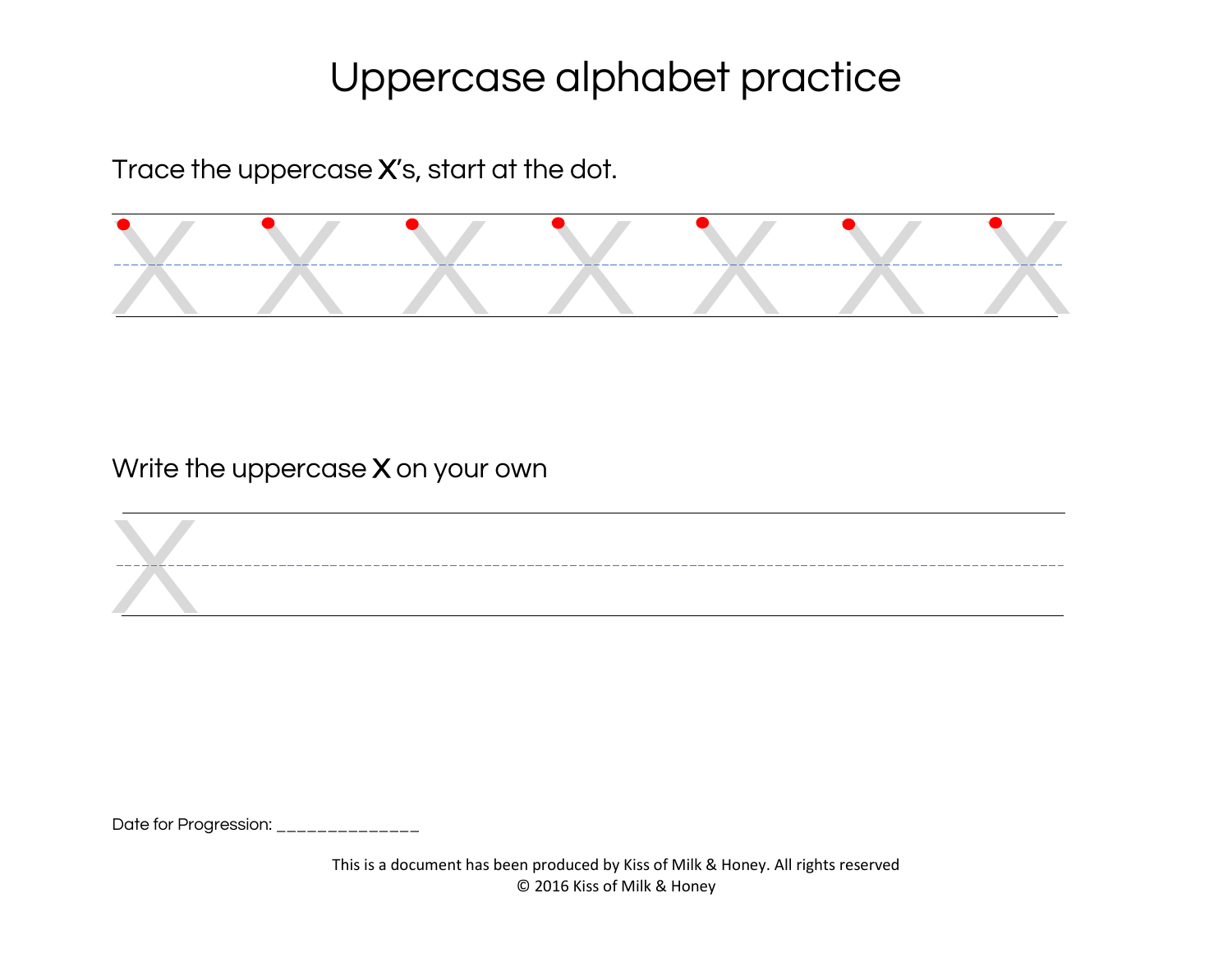Trace the uppercase Y's, start at the dot.



Write the uppercase Y on your own

Date for Progression: \_\_\_\_\_\_\_\_\_\_\_\_\_\_

Y